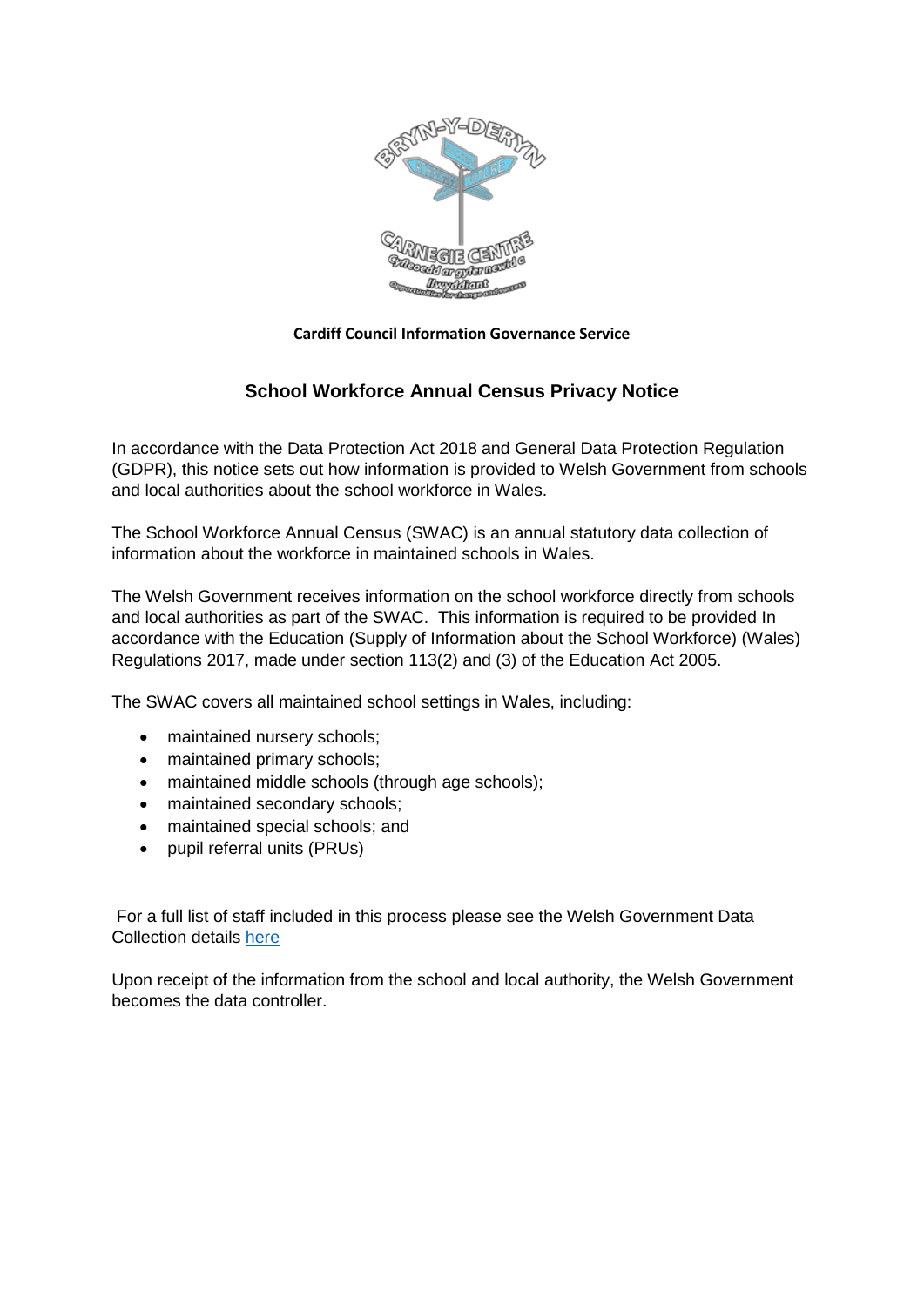

## **Cardiff Council Information Governance Service**

The categories of school workforce information that will be collected and held include:

- Personal and special category information about you, including:
	- Teacher reference number (TRN);
	- First name:
	- Middle name(s);
	- Surname;
	- Date of birth;
	- Sex:
	- Ethnic group;
	- Disability status and
	- National insurance number.
- Information on your pay and contracts (such as pay scales, allowances, remuneration, and reason for leaving)
- Information on your absences (including absence length and type)
- Information on Welsh language skills
- Information on the subjects you teach, post type and associated roles.

The lawful basis for processing information in this data collection exercise is due to the Welsh Government's public task; that is, exercising their official authority to undertake the core role and functions of the Welsh Government. Some of the data they will collect will be 'special category data' (in this case ethnicity and disability) and the lawful basis for processing this information is that it is for statistical or research purposes.

Full details of the Welsh Government's Privacy Notice for the purposes of this data collection can be viewed [here](https://gov.wales/sites/default/files/publications/2019-07/welsh-government-privacy-notice-for-individuals-associated-with-school-workforce-annual-census.pdf)